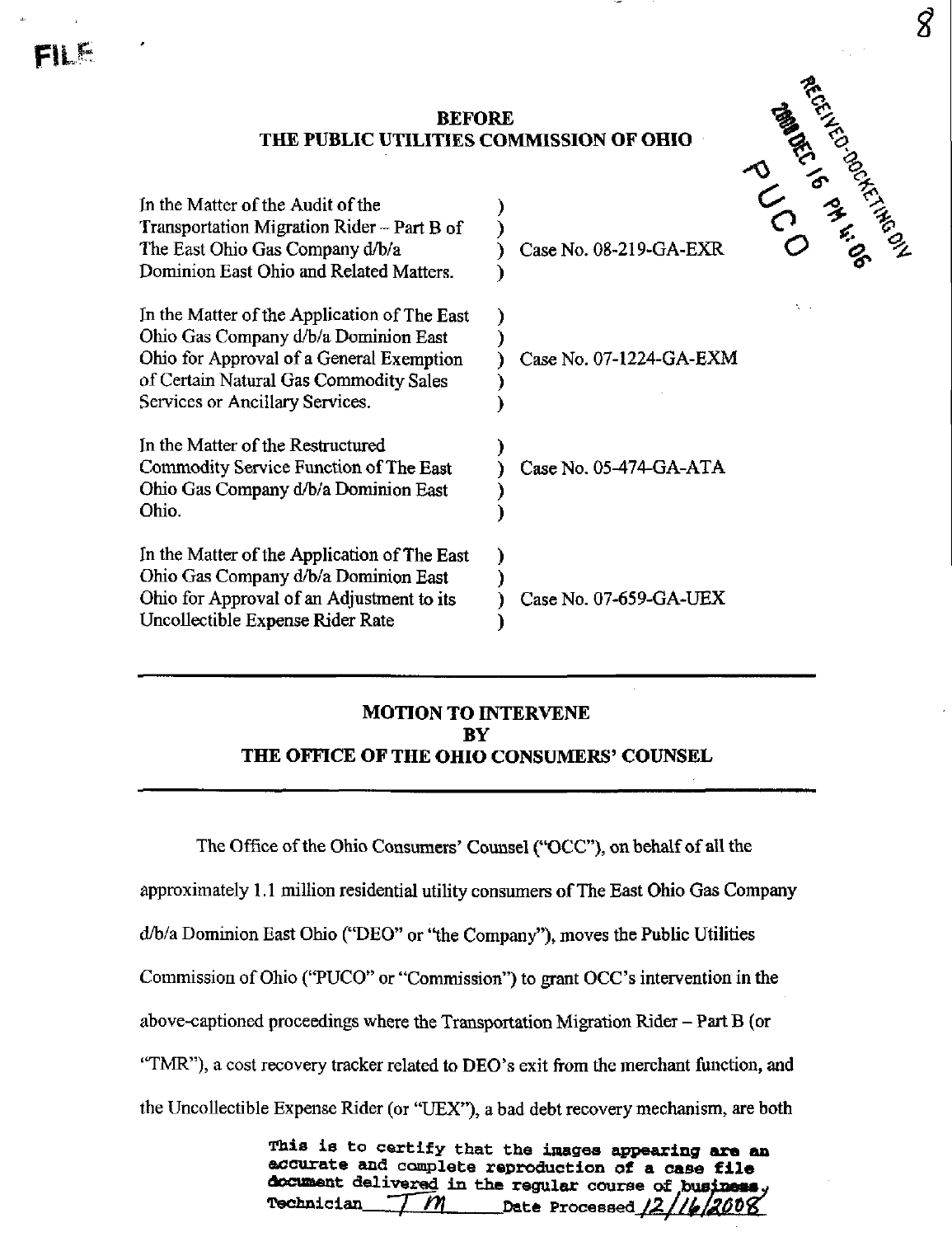under review by an independent auditor. Pursuant to R.C. Chapter 4911; R.C. 4903.221; Ohio Adm. Code 4901-1-11, OCC's Motion should be granted because OCC meets the legal standards for intervention, as explained in detail in the attached Memorandum in Support.

Respectfully submitted,

JANINE L. MIGDEN-OSTRANDER CONSUMERS' COUNSEL

erio/Counsel of Record Assigtant Condumers' Counsel

Office of the Ohio Cousumers' Counsel West Broad Street, Suite ISOO Columbus, Ohio 43215-3485

614-466-8574 (Telephone) serio@occ.state.oh.us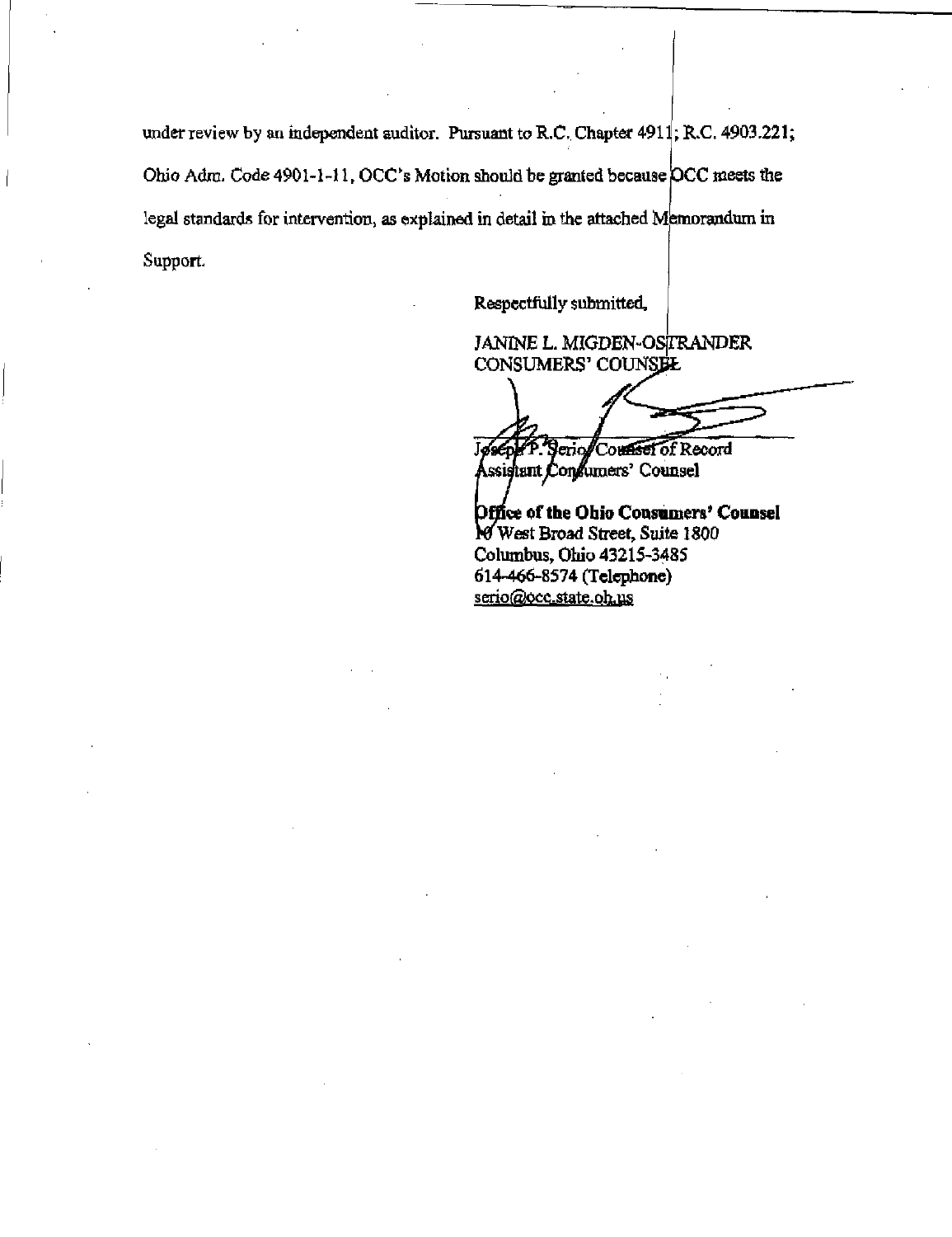## BEFORE THE PUBLIC UTILITIES COMMISSION OF OHIO

| In the Matter of the Audit of the       |                          |  |
|-----------------------------------------|--------------------------|--|
| Transportation Migration Rider – Part B |                          |  |
| of The East Ohio Gas Company d/b/a      | Case No. 08-219-GA-EXR   |  |
| Dominion East Ohio and Related Matters. |                          |  |
| In the Matter of the Application of The |                          |  |
| East Ohio Gas Company d/b/a Dominion    |                          |  |
| East Ohio for Approval of a General     | Case No. 07-1224-GA-EXM  |  |
| <b>Exemption of Certain Natural Gas</b> |                          |  |
| Commodity Sales Services or Ancillary   |                          |  |
| Services.                               |                          |  |
| In the Matter of the Restructured       |                          |  |
| Commodity Service Function of The East  | Case No. $05-474-GA-ATA$ |  |
| Ohio Gas Company d/b/a Dominion East    |                          |  |
| Ohio.                                   |                          |  |
| In the Matter of the Application of The |                          |  |
| East Ohio Gas Company d/b/a Dominion    |                          |  |
| East Ohio for Approval of an Adjustment | Case No. 07-659-GA-UEX   |  |
| to its Uncollectible Expense Rider Rate |                          |  |

## MEMORANDUM IN SUPPORT

As a result of its recent Standard Service Offer Auctions, DEO has established the price for gas to be paid by non-Choice residential customers (meaning customers of DEO that have not chosen to obtain natural gas from a competitor of DEO) in the DEO service territory. Regarding Choice customers -- customers that are obtaining natural gas from a competitor, DEO has collected certain costs from them through the Transportation Migration Rider - Part B (TMR). In addition, DEO collects the cost of uncollectibles from customers through a Commission-approved rider ("UEX Rider"). Each of the four above-captioned cases relates to costs recovered through the TMR or the UEX rider.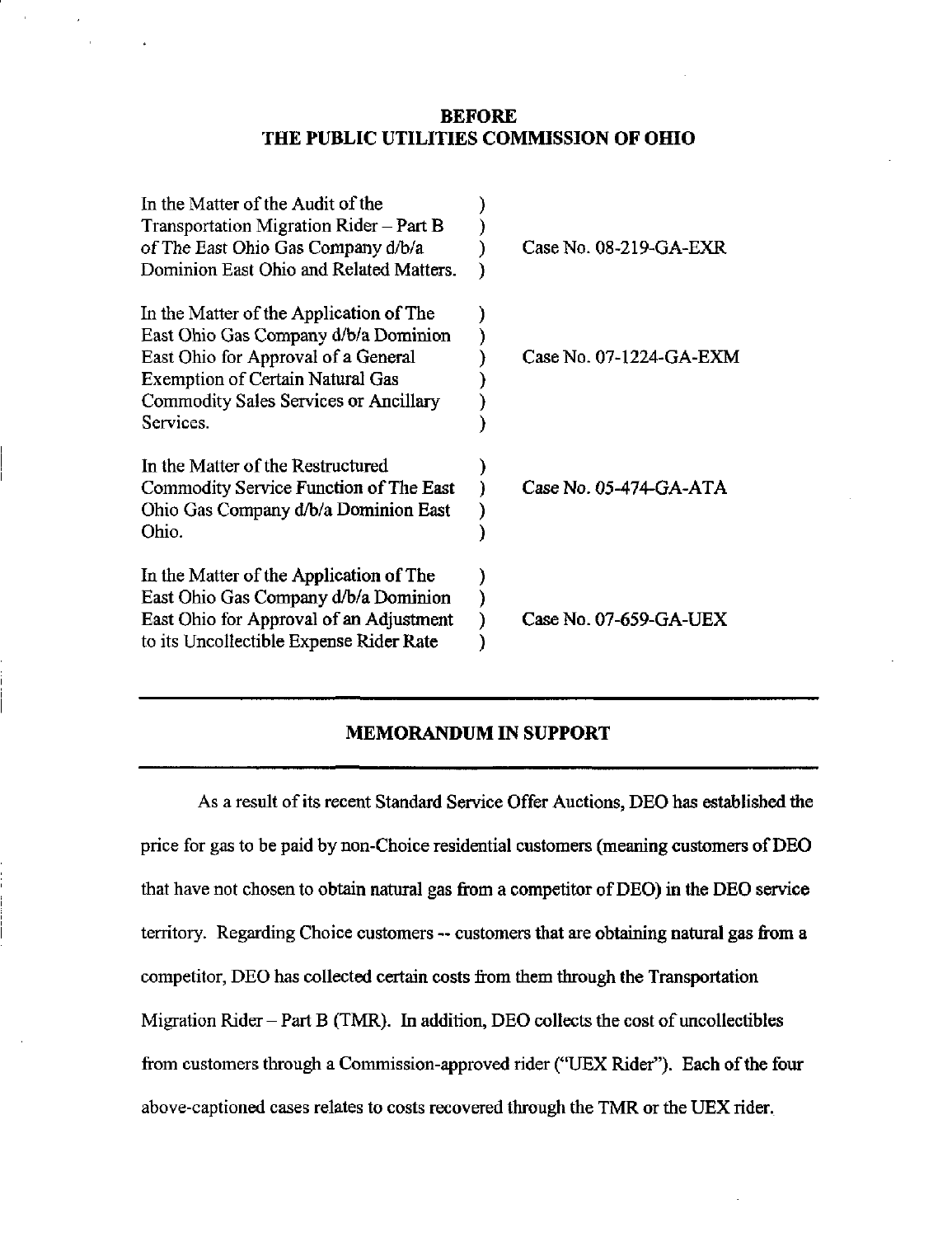Part of the process in these cases includes an annual financial audit to be conducted by an outside auditor, with regard to the cost components that make up the two different riders. This proceeding will focus on those audits to ensure all costs that were collected from customers through the TMR and UEX riders were accurate, prudent and reasonable.<sup>1</sup> Because the riders are paid by residential customers of DEO, the Commission should grant OCC's Motion to Intervene in this proceeding so that OCC can fully participate in this proceeding and protect the interests of those residential customers.

OCC moves to intervene under its legislative authority to represent residential utility consumers in Ohio, under R,C. Chapter 4911. R.C. 4903.221 provides, in part, that any person "who may be adversely affected" by a PUCO proceeding may seek intervention in that proceeding. The interests of Ohio's residential consumers maybe "adversely affected" by this case, especially if the consumers are unrepresented in a proceeding to review the components of the TMR and the UEX Rider. Thus, this element of the intervention standard in R.C. 4903.221 is satisfied.

R.C. 4903.221(B) requires the Commission to consider the following criteria in ruling on motions to intervene:

- (1) The nature and extent of the prospective intervenor's interest;
- (2) The legal position advanced by the prospective intervenor and its probable relation to the merits of the case;
- (3) Whether the intervention by the prospective intervenor will unduly prolong or delay the proceeding; and
- (4) Whether the prospective intervenor will significantly contribute to the full development and equitable resolution of the factual issues.

 $^{1}$  See e.g. R.C. 4905.302(E).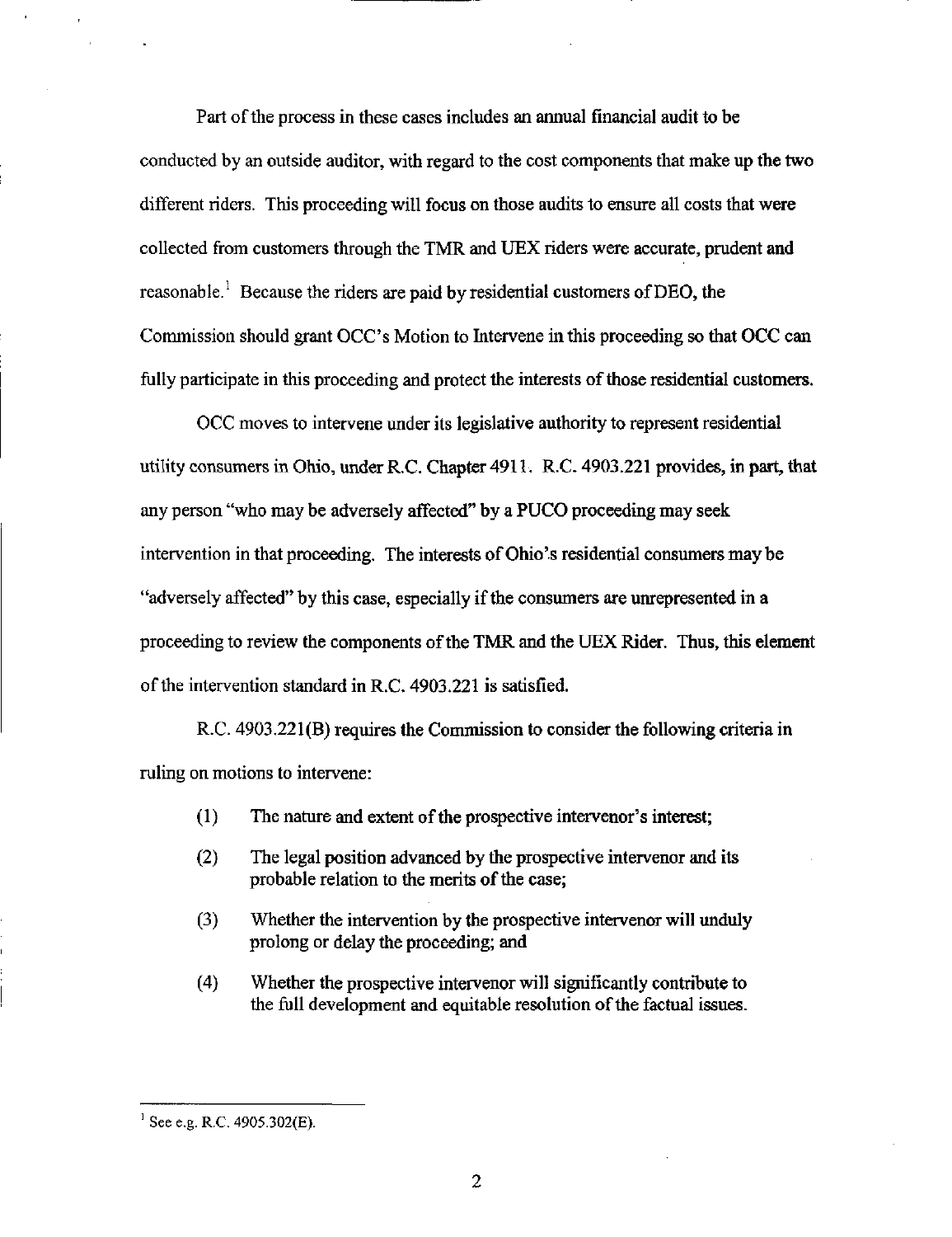First, the nature and extent of OCC's interest is representing all of the residential consumers of DEO. This interest is different than that of any other party and especially different than that of the utility that advocates for the financial interest of stockholders.

Second, OCC will advocate that DEO's Transportation Migration Rider - Part B, and the UEX Rider should include only the costs that are reasonable and permissible under Ohio law, for service that is adequate under Ohio law. OCC's position is therefore directly related to the merits of this case pending before the PUCO that regulates public utilities' rates and service quahty in Ohio.

Third, OCC's intervention will not imduly prolong or delay the proceeding. OCC has longstanding expertise and experience in PUCO proceedings. OCC has been a participant in the development of auction process which includes many of the costs included in the Transportation Migration Rider - Part B and participated in both of the previous auctions, and has been a participant in previous TMR and UEX audits and thus will contribute to the process of the case.

Fourth, OCC's intervention will significantly contribute to the full development and equitable resolution of the factual issues. OCC will obtain and develop information that the PUCO should consider for deciding whether or not DEO's costs are reasonable and lawful for collection from customers.

OCC also satisfies the intervention criteria in the Ohio Administrative Code (which are subordinate to the criteria that OCC satisfies in the Ohio Revised Code). To intervene, a party should have a "real and substantial interest" according to Ohio Adm. Code 4901-1-11(A)(2). As the residential utility consumer advocate, OCC has a very real and substantial interest in this case where the components of the TMR and the UEX rate

3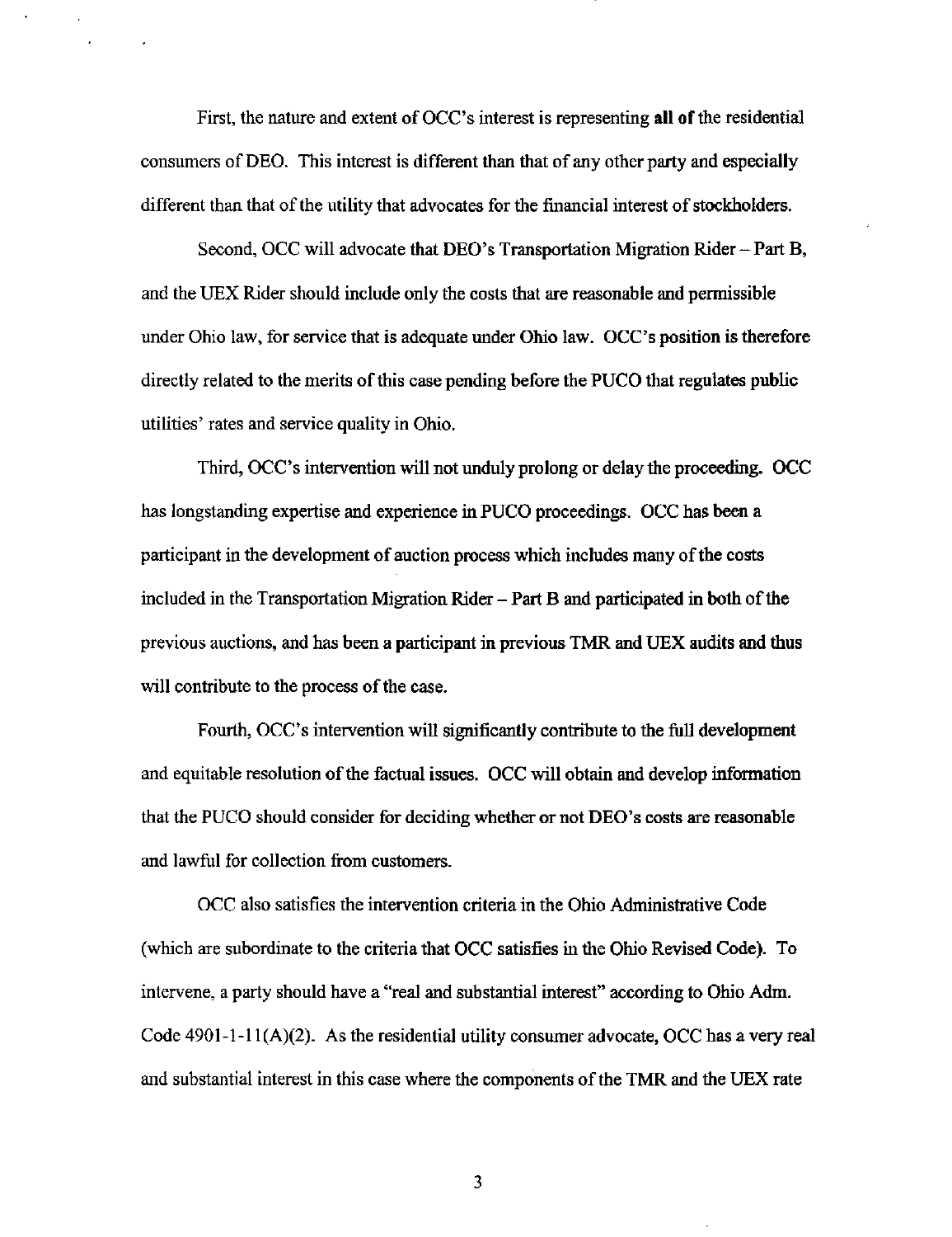that DEO's residential customers paid will be reviewed.

In addition, OCC meets the criteria of Ohio Adm. Code  $4901-1-11(B)(1)-(4)$ . These criteria mirror the statutory criteria in R.C. 4903.221(B) that OCC has addressed above, and that OCC satisfies.

Ohio Adm. Code 4901-1-11(B)(5) states that the Commission shall consider the "extent to which the person's interest is represented by existing parties." While OCC does not concede the lawfulness of this criterion, OCC satisfies this criterion because it has been uniquely designated as the state representative of the interests of Ohio's residential utility consumers. That interest is different from, and not represented by, any other entity in Ohio.

Moreover, the Supreme Court of Ohio recently confirmed OCC's right to intervene in PUCO proceedings, in ruling on an appeal in which OCC claimed the PUCO erred by denying its intervention. The Court found that the PUCO abused its discretion in denying OCC's intervention and that OCC should have been granted intervention. $^2$ 

OCC meets the criteria set forth in R.C. 4903.221 and Ohio Adm. Code 4901-1- 11. Additionally, granting OCC intervention is consistent with the intervention standards explained by the Supreme Court of Ohio. On behalf of DEO's residential consumers, the Commission should grant OCC's Motion to Intervene.

 $^2$  Ohio Consumers' Counsel v. Pub. Util. Comm., 111 Ohio St.3d 384, 2006-Ohio-5853,  $\P$ 18-20.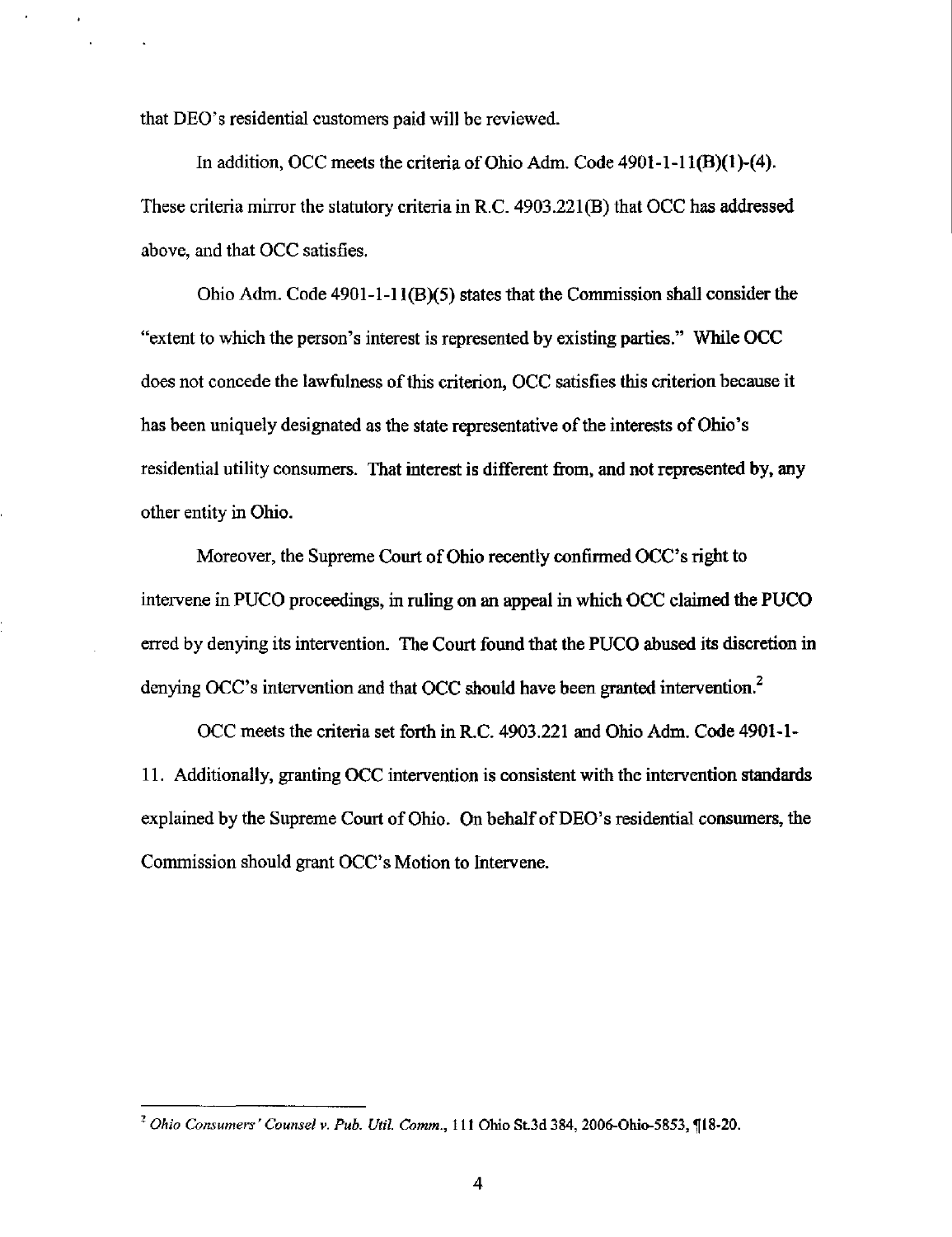Respectfiilly submitted.

 $\mathbf{u}^{\prime}$ 

JANINE L. MIGDEN-OSTRANDER CONSUMERS' COUNSEL Counsel of Record

finsumers' Counsel

Iffice of the Ohio Consumers' Counsel 10 West Broad Street, Suite 1800 Columbus, Ohio 43215-3485 614-466-8574 (Telephone) serio@occ.state.oh.us